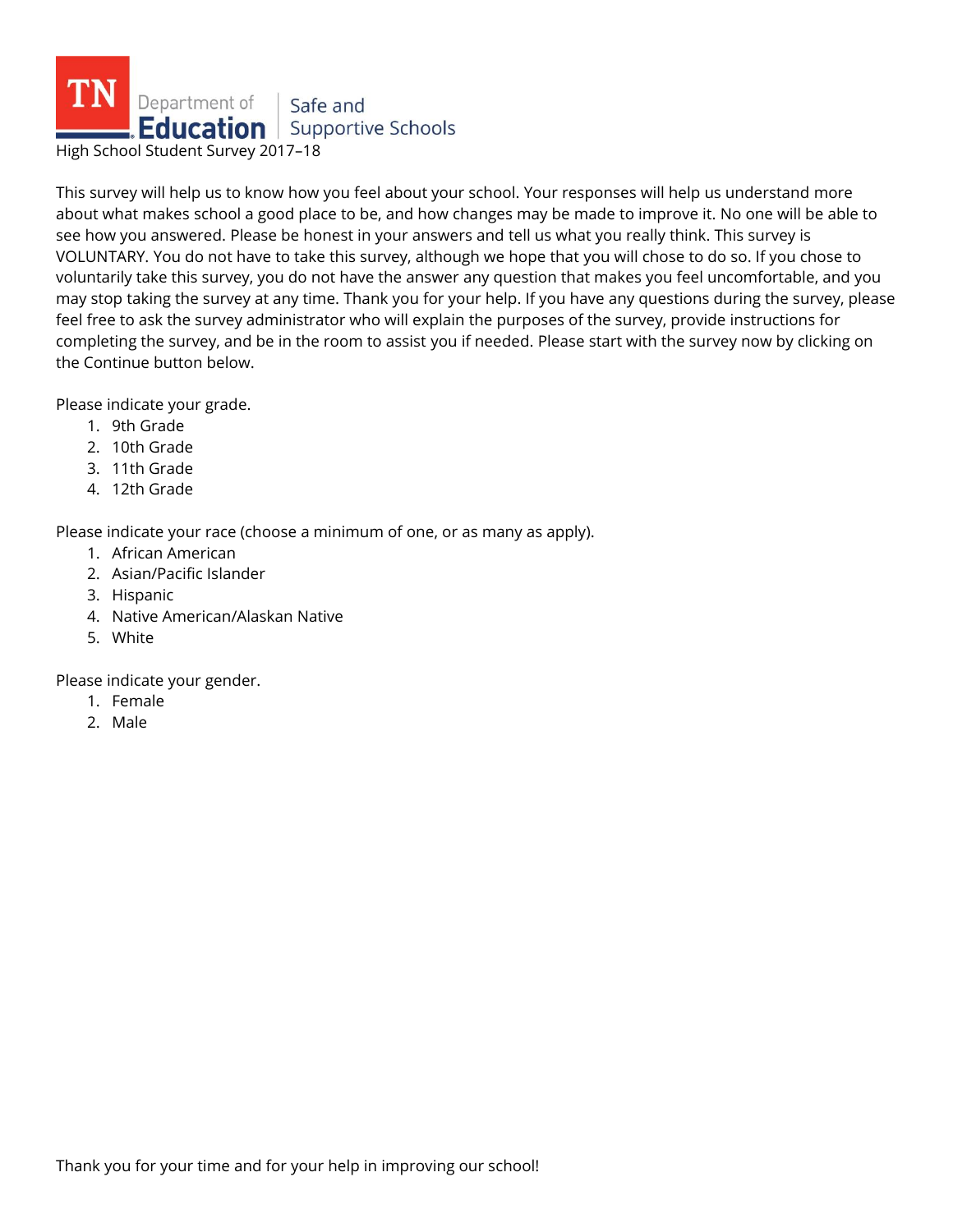

The first set of questions ask about your experiences at school, how you are treated, what you like and what you don't like. There are no right or wrong answers. Give us your impression concerning how much you agree or disagree that these statements describe your school this year. Your opinions are important and will be used to help design programs and services for your school. We need your ideas and experience to do this. Thank you for your help.

Please mark how much you AGREE or DISAGREE with these statements about your TEACHERS at school.

Most of my teachers...

|                                                                      | Strongly<br>Agree | Agree | Neither<br>Agree Nor<br>Disagree | <b>Disagree</b> | Strongly<br>Disagree |
|----------------------------------------------------------------------|-------------------|-------|----------------------------------|-----------------|----------------------|
| 1notice if I have trouble learning something.                        |                   |       |                                  |                 |                      |
| 2 often connect what I am learning to life<br>outside the classroom. |                   |       |                                  |                 |                      |
| 3challenge all students to do their personal<br>best.                |                   |       |                                  |                 |                      |
| 4praise me when I work hard in school.                               |                   |       |                                  |                 |                      |
| 5allow me to revise my work to learn from<br>my mistakes.            |                   |       |                                  |                 |                      |
| 6. assign creative work that allows me to<br>think for myself.       |                   |       |                                  |                 |                      |
| 7help me get excited about what I am<br>learning in my classes.      |                   |       |                                  |                 |                      |
| 8give me individual attention when I need it.                        |                   |       |                                  |                 |                      |

I have AT LEAST one teacher who...

|                                                                     | Strongly<br>Agree | Agree | Neither<br>Agree Nor<br>Disagree | <b>Disagree</b> | Strongly<br>Disagree |
|---------------------------------------------------------------------|-------------------|-------|----------------------------------|-----------------|----------------------|
| 9takes time to listen to what I have to say.                        |                   |       |                                  |                 |                      |
| 10cares about me.                                                   |                   |       |                                  |                 |                      |
| 11knows me well.                                                    |                   |       |                                  |                 |                      |
| 12has confidence in me.                                             |                   |       |                                  |                 |                      |
| 13 is available to me when I need them.                             |                   |       |                                  |                 |                      |
| 14will try to help me when I am feeling sad,<br>angry or depressed. |                   |       |                                  |                 |                      |
| 15I can go to if I feel unsafe.                                     |                   |       |                                  |                 |                      |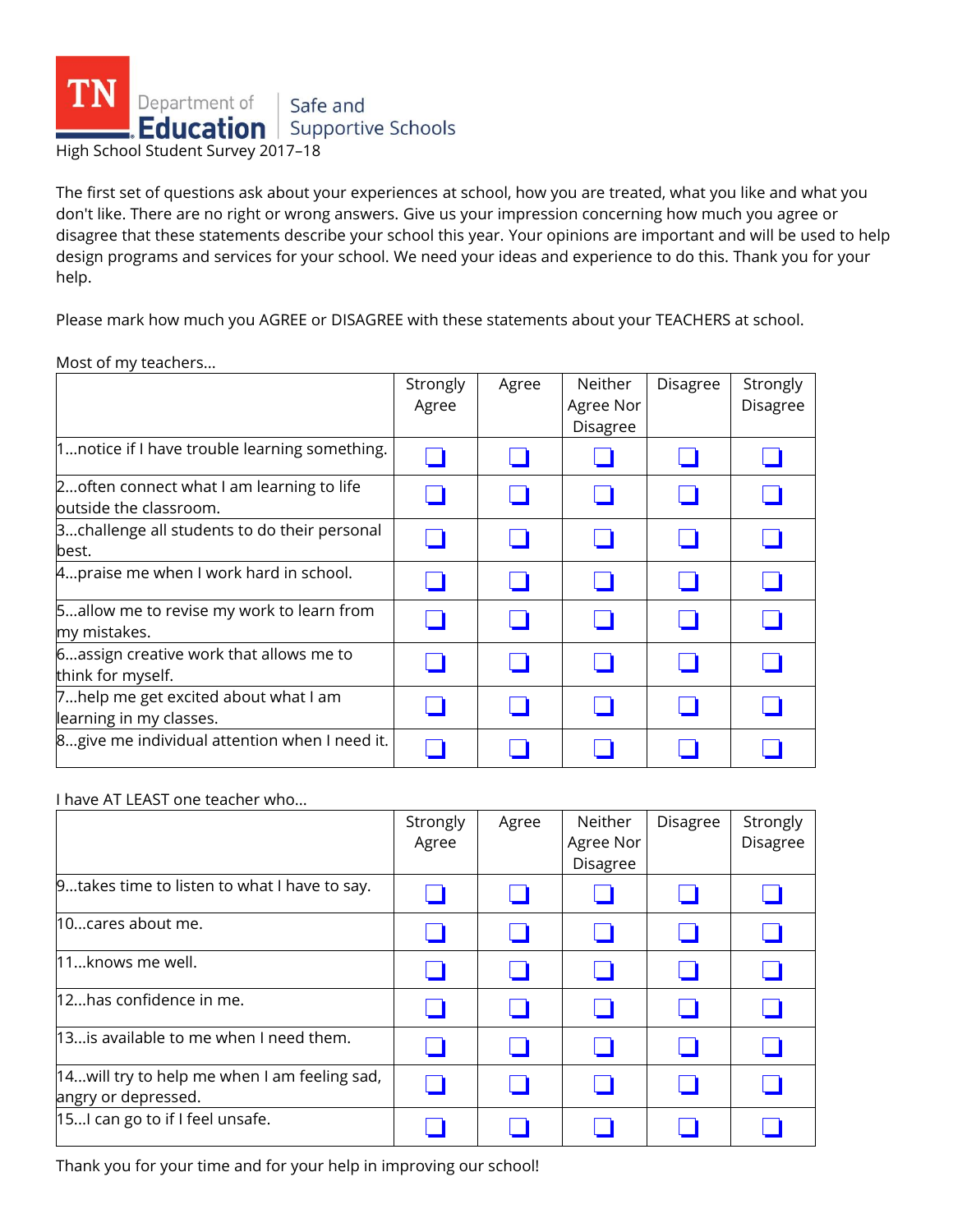

Please mark how much you AGREE or DISAGREE with these statements at your SCHOOL.

| I feel like                                                              |                   |       |                                  |                 |                      |
|--------------------------------------------------------------------------|-------------------|-------|----------------------------------|-----------------|----------------------|
|                                                                          | Strongly<br>Agree | Agree | Neither<br>Agree Nor<br>Disagree | <b>Disagree</b> | Strongly<br>Disagree |
| 16this school is a place where I can learn<br>and do well in my classes. |                   |       |                                  |                 |                      |
| 17what I'm learning in my classes will be<br>important for my future.    |                   |       |                                  |                 |                      |
| 18my teachers have helped me improve my<br>study skills.                 |                   |       |                                  |                 |                      |
| 19 can understand difficult concepts with<br>the help of my teachers.    |                   |       |                                  |                 |                      |
| 20my teachers will help me graduate from<br>high school.                 |                   |       |                                  |                 |                      |

Please mark how much you AGREE or DISAGREE with these statements about HOW YOU FEEL ABOUT YOUR SCHOOL.

I feel like...

|                                                   | Strongly<br>Agree | Agree | Neither<br>Agree Nor<br>Disagree | Disagree | Strongly<br>Disagree |
|---------------------------------------------------|-------------------|-------|----------------------------------|----------|----------------------|
| 21this school is a good match for me.             |                   |       |                                  |          |                      |
| 22I am safe at this school.                       |                   |       |                                  |          |                      |
| 23I look forward to going to school most<br>days. |                   |       |                                  |          |                      |
| 24I am a part of this school.                     |                   |       |                                  |          |                      |

Please mark how much you AGREE or DISAGREE with these statements about STUDENTS at your school.

Students at my school...

|                                     | Strongly<br>Agree | Agree | Neither<br>Agree Nor | Disagree | Strongly<br>Disagree |
|-------------------------------------|-------------------|-------|----------------------|----------|----------------------|
|                                     |                   |       | Disagree             |          |                      |
| 25care about each other.            |                   |       |                      |          |                      |
| 26respect each other's differences. |                   |       |                      |          |                      |
| 27try to protect each other.        |                   |       |                      |          |                      |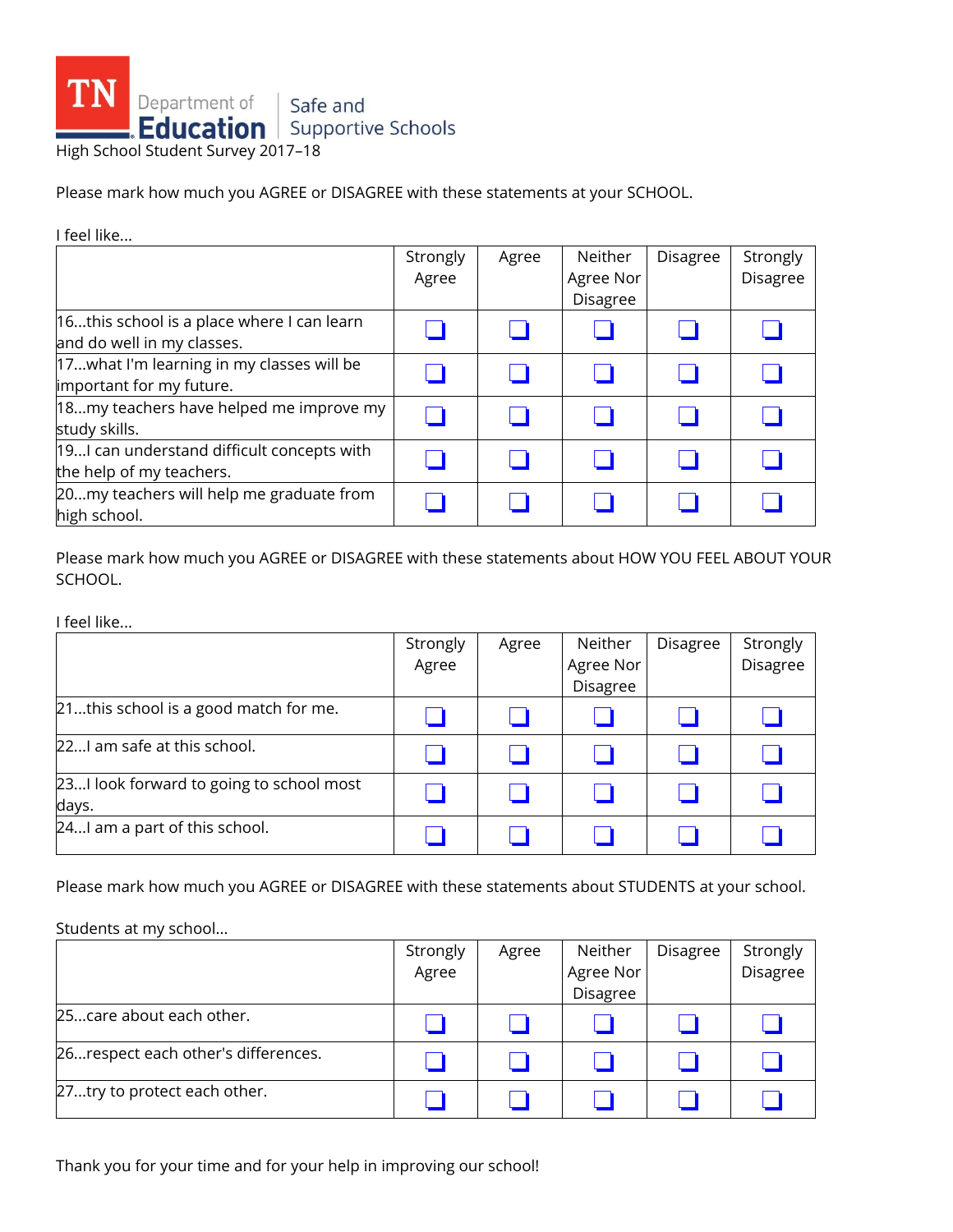

| 28trust each other.                                                                  |  |  |  |
|--------------------------------------------------------------------------------------|--|--|--|
| 29. cooperate with one another when<br>working on schoolwork together.               |  |  |  |
| 30. are often friends with students from<br>different races, religions and cultures. |  |  |  |
| 31are easy to get to know.                                                           |  |  |  |

Please mark how much you AGREE or DISAGREE with these statements about the PRINCIPAL or ASSISTANT PRINCIPAL at your school.

At my school, there is a principal or assistant principal who...

|                                             | Strongly | Agree | Neither   | <b>Disagree</b> | Strongly |
|---------------------------------------------|----------|-------|-----------|-----------------|----------|
|                                             | Agree    |       | Agree Nor |                 | Disagree |
|                                             |          |       | Disagree  |                 |          |
| [32is easy to approach if I have a problem. |          |       |           |                 |          |
| 33treats students with respect.             |          |       |           |                 |          |
| 34listens to student ideas.                 |          |       |           |                 |          |

Please mark how much you AGREE or DISAGREE with these statements about your PARENT(s) or GUARDIAN(s).

## My parent(s) or guardian(s)...

|                                                                                                                                                                      | Strongly<br>Agree | Agree | Neither<br>Agree Nor<br>Disagree | <b>Disagree</b> | Strongly<br>Disagree |
|----------------------------------------------------------------------------------------------------------------------------------------------------------------------|-------------------|-------|----------------------------------|-----------------|----------------------|
| 35are involved in my school life.                                                                                                                                    |                   |       |                                  |                 |                      |
| 36know what my grades are.                                                                                                                                           |                   |       |                                  |                 |                      |
| 37regularly attend school events, such as<br>sporting events (e.g., football games, soccer<br>games) or student performances (e.g., plays,<br>musical performances). |                   |       |                                  |                 |                      |
| 38talk to my teachers (e.g., in person, over<br>the phone, by email)                                                                                                 |                   |       |                                  |                 |                      |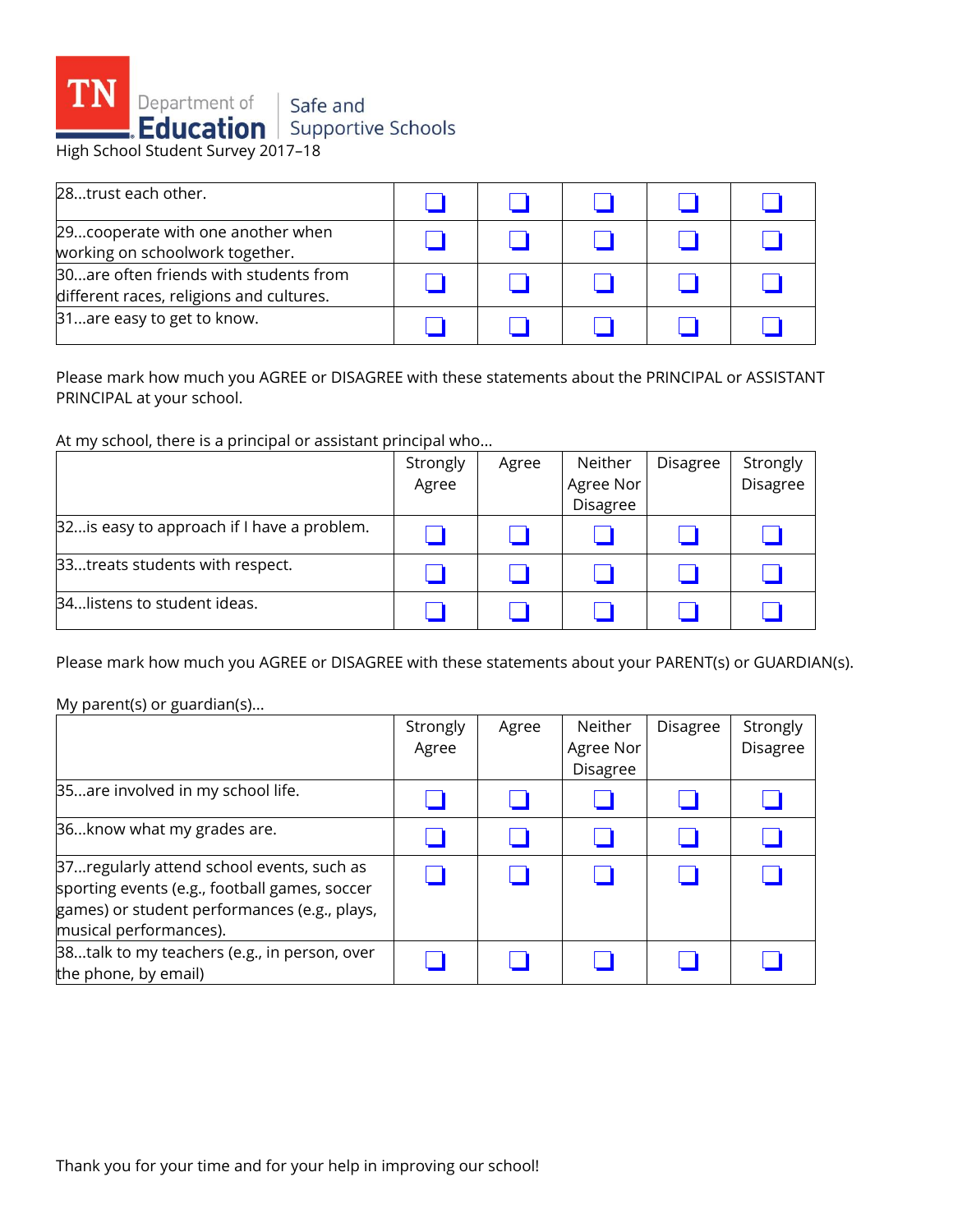

The next two questions ask SCHOOL EVENTS and EXTRA-CURRICULAR TEAMS, CLUBS, or ACTIVITIES that you attend or participate in at school.

Please mark how much you AGREE or DISAGREE with the following statements.

|                                                                                                                                                                                                                                       | Strongly<br>Agree | Agree | Neither<br>Agree Nor<br>Disagree | Disagree | Strongly<br><b>Disagree</b> |
|---------------------------------------------------------------------------------------------------------------------------------------------------------------------------------------------------------------------------------------|-------------------|-------|----------------------------------|----------|-----------------------------|
| 39. I regularly attend school-sponsored events<br>such as school dances, sporting events,<br>student performances, or other school<br>activities.                                                                                     |                   |       |                                  |          |                             |
| 40. I regularly participate in extra-curricular<br>activities offered through my school, such as,<br>school clubs or organizations, musical groups,<br>sports teams, student government, or any<br>other extra-curricular activities. |                   |       |                                  |          |                             |

Please mark how much you AGREE or DISAGREE with these statements about STUDENTS at your school.

Students at my school...

|                                                                                          | Strongly<br>Agree | Agree | Neither<br>Agree Nor<br>Disagree | <b>Disagree</b> | Strongly<br>Disagree |
|------------------------------------------------------------------------------------------|-------------------|-------|----------------------------------|-----------------|----------------------|
| 41 carry guns or knives to school.                                                       |                   |       |                                  |                 |                      |
| 42belong to gangs.                                                                       |                   |       |                                  |                 |                      |
| 43threaten to hurt other students.                                                       |                   |       |                                  |                 |                      |
| 44. steal money, electronics, or other valuable<br>things while at school.               |                   |       |                                  |                 |                      |
| 45damage or destroy other student's<br>property.                                         |                   |       |                                  |                 |                      |
| 46damage or destroy school property.                                                     |                   |       |                                  |                 |                      |
| 47fight a lot.                                                                           |                   |       |                                  |                 |                      |
| 48. are sometimes physically hurt by their<br>boyfriends or girlfriends while at school. |                   |       |                                  |                 |                      |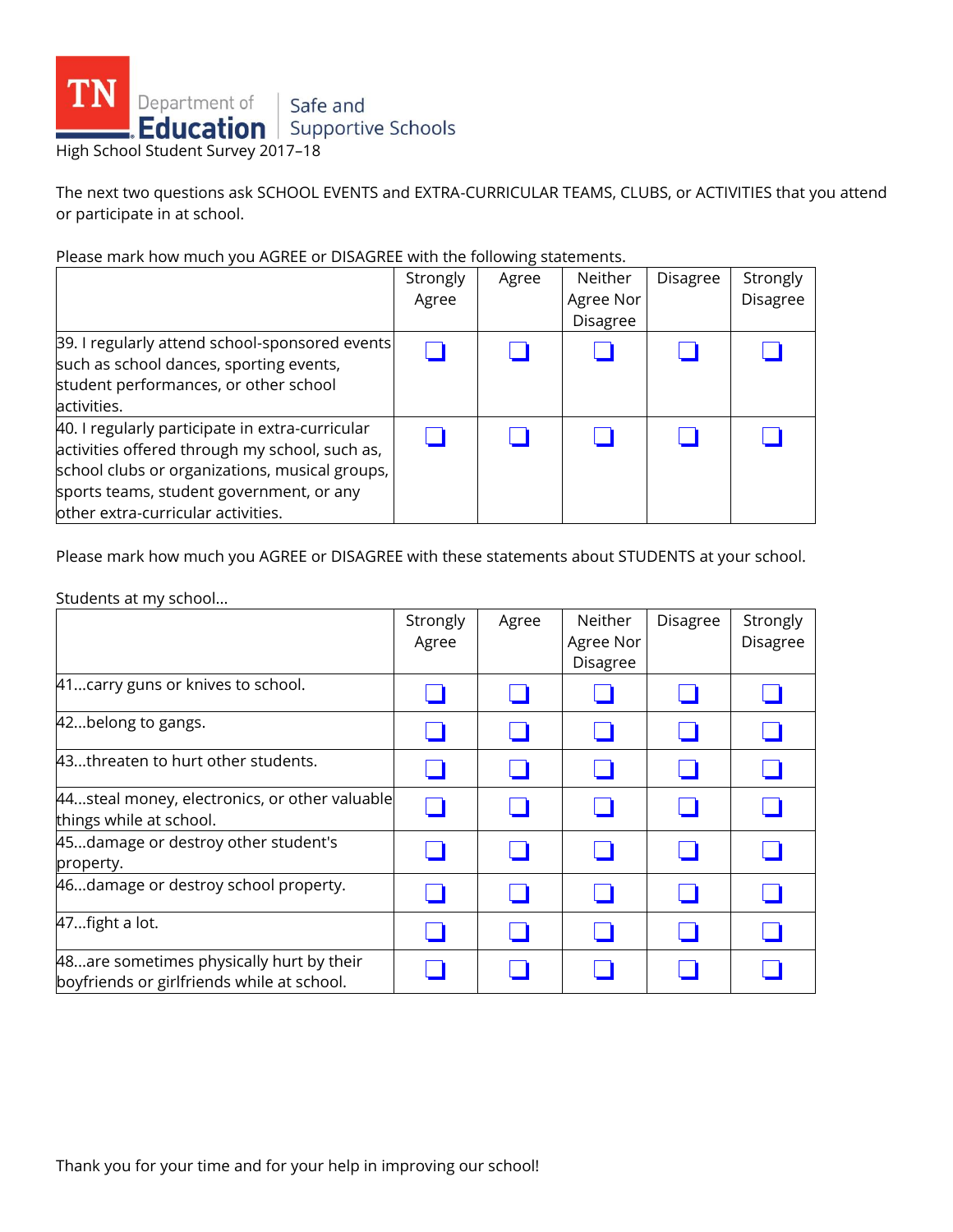

How strongly do you agree or disagree with the following statements about your school?

|                                                                                                                                                                                  | Strongly<br>Agree | Agree | Neither<br>Agree Nor<br><b>Disagree</b> | Disagree | Strongly<br>Agree |
|----------------------------------------------------------------------------------------------------------------------------------------------------------------------------------|-------------------|-------|-----------------------------------------|----------|-------------------|
| 49Students know what to do if there is an<br>emergency, natural disaster (tornado, flood)<br>or a dangerous situation (e.g., violent person<br>on campus) during the school day. |                   |       |                                         |          |                   |
| 50 If students hear about a threat to school<br>or student safety, they would report it to<br>someone in authority.                                                              |                   |       |                                         |          |                   |

The next set of questions asks about things that students do at school that make you feel bad or are hurtful to you. Please mark HOW FREQUENTLY these things have happened to you.

During this school year, how often has anyone call you an insulting or bad name at school having to do with...

|                                                         | Almost   | Once or | Once or | Once or     | Never |
|---------------------------------------------------------|----------|---------|---------|-------------|-------|
|                                                         | everyday | twice a | twice a | twice this  |       |
|                                                         |          | week    | month   | school year |       |
| 51your race or ethnic background?                       |          |         |         |             |       |
| 52your religion?                                        |          |         |         |             |       |
| 53any disability you may have?                          |          |         |         |             |       |
| 54your relationships with boyfriends or<br>girlfriends? |          |         |         |             |       |
| 55how much money your family makes?                     |          |         |         |             |       |
| 56your weight or physical appearance?                   |          |         |         |             |       |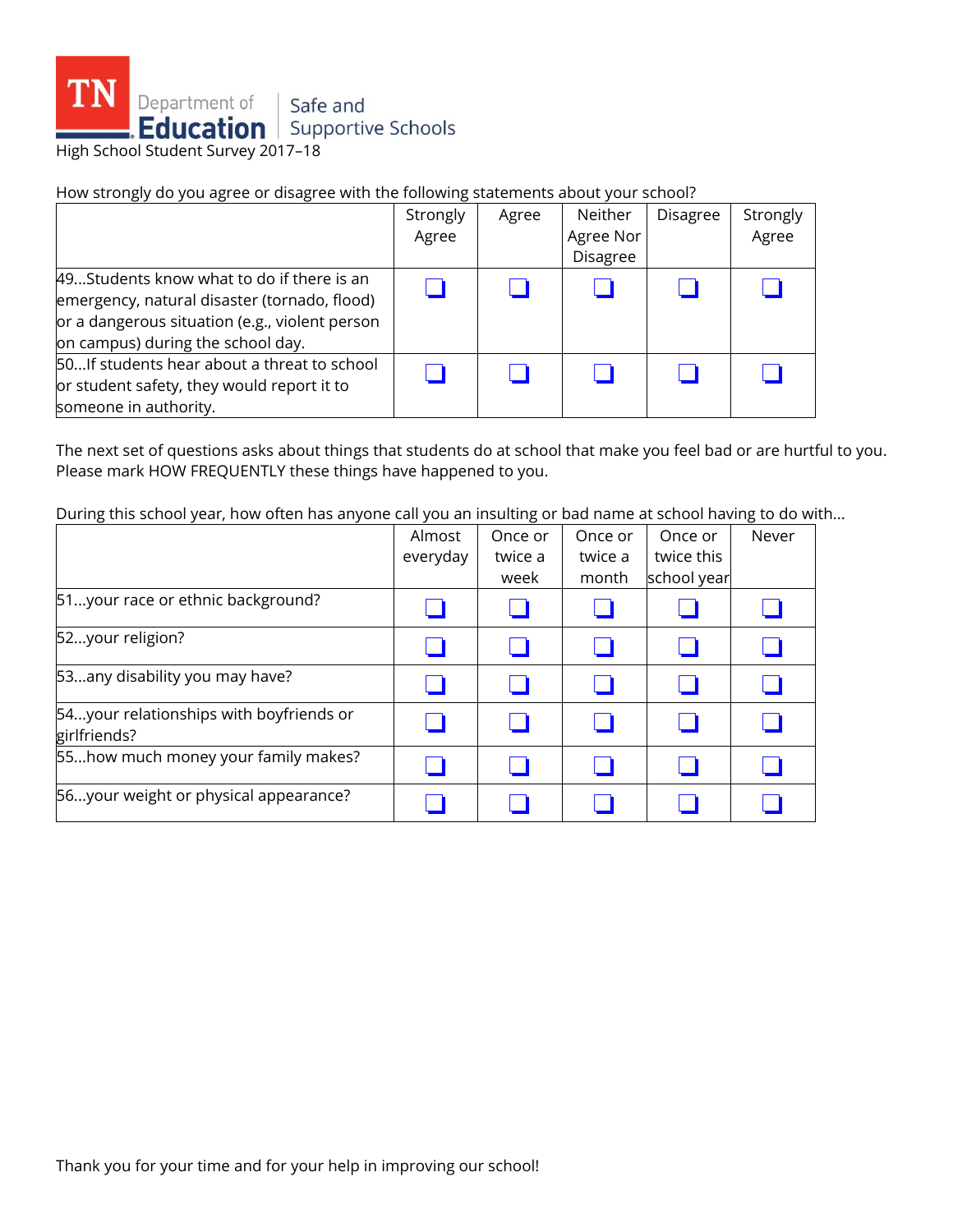

We would also like to know about any bullying that happens at your school. Bullying can be defined as unwanted, aggressive behavior among school aged children that involves a real or perceived power imbalance. The behavior is repeated, or has the potential to be repeated, over time. Bullying includes actions such as making threats, spreading rumors, attacking someone physically or verbally, and excluding someone from a group on purpose. Cyberbullying is bullying that takes place using devices and equipment such as cell phones, computers, and tablets as well as communication tools including social media sites, text messages, chat and websites.

|                                                 | Almost   | Once or | Once or | Once or     | Never |
|-------------------------------------------------|----------|---------|---------|-------------|-------|
|                                                 | everyday | twice a | twice a | twice this  |       |
|                                                 |          | week    | month   | school year |       |
| 57made fun of you, call you names or            |          |         |         |             |       |
| insulted you?                                   |          |         |         |             |       |
| 58spread rumors about you?                      |          |         |         |             |       |
| 59threatened you with harm?                     |          |         |         |             |       |
| 60pushed you, shoved you, tripped you, or       |          |         |         |             |       |
| spit on you?                                    |          |         |         |             |       |
| 61tried to make you do things you did not       |          |         |         |             |       |
| want to do, for example, give them money or     |          |         |         |             |       |
| other things?                                   |          |         |         |             |       |
| 62excluded you from activities on purpose?      |          |         |         |             |       |
| 63destroyed your property on purpose?           |          |         |         |             |       |
| 64 posted hurtful information about you on      |          |         |         |             |       |
| the internet, threatened or insulted you online |          |         |         |             |       |
| (e.g., using email, instant messaging, text     |          |         |         |             |       |
| messaging, or online gaming) or purposefully    |          |         |         |             |       |
| excluded you from an online community?          |          |         |         |             |       |
| 65bullied you in any way?                       |          |         |         |             |       |

During this school year, how many times has someone from your school...

Please mark how much you AGREE or DISAGREE with the following statements.

I think that...

|                                                                                                                              | Strongly<br>Agree | Agree | Neither<br>Agree Nor<br><b>Disagree</b> | <b>Disagree</b> | Strongly<br><b>Disagree</b> |
|------------------------------------------------------------------------------------------------------------------------------|-------------------|-------|-----------------------------------------|-----------------|-----------------------------|
| 66 if another student was bullying me, I<br>would report it to a teacher or other adult at<br>this school.                   |                   |       |                                         |                 |                             |
| 67 if I told a teacher or other adult at this<br>school that I was being bullied, the teacher<br>would do something to help. |                   |       |                                         |                 |                             |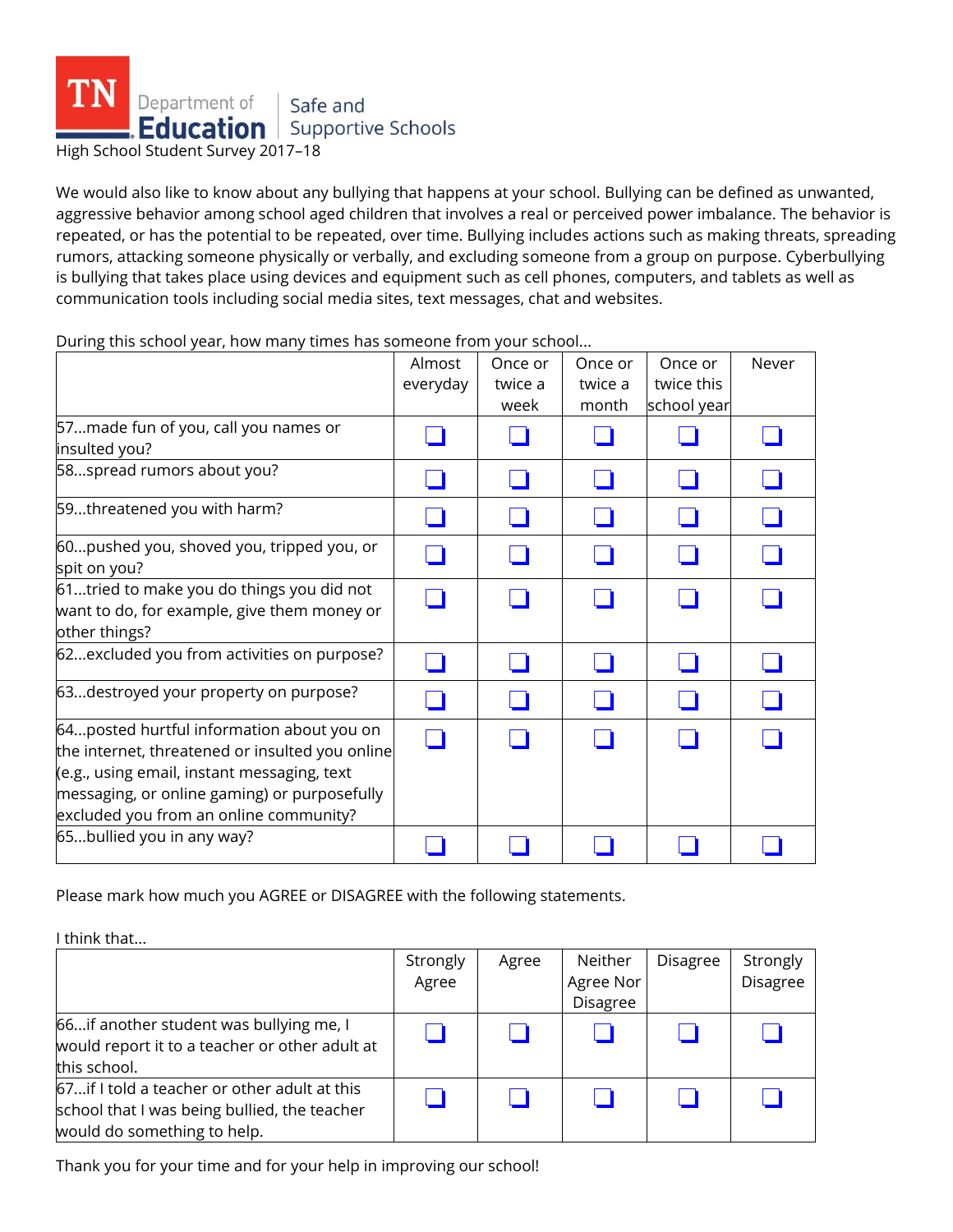

Next, please mark how much you AGREE or DISAGREE with these statements about your SCHOOL.

I feel like... **Strongly** Agree Agree Neither Agree Nor Disagree  $Disagree$  Strongly Disagree 68...adults at this school follow the rules and procedures. ❏ ❏ ❏ ❏ ❏ 69...the school rules have been communicated to me clearly. ❏ ❏ ❏ ❏ ❏ 70...adults in this school apply the same rules  $\begin{array}{|c|c|c|c|}\hline \textbf{1} & \textbf{2} & \textbf{3} & \textbf{4} \ \textbf{to all students equally.} \end{array}$ 71...the students and teachers here try to  $\overline{a}$  decide together what the class rules will be.  $\begin{array}{|c|c|c|c|c|}\hline \textbf{a} & \textbf{a} & \textbf{a} \end{array}$   $\begin{array}{|c|c|c|c|c|}\hline \textbf{a} & \textbf{a} & \textbf{a} \end{array}$ 72...if you get in trouble in this school, you have a chance to tell your side of the story. ❏ ❏ ❏ ❏ ❏ 73...if you break the rules, adults in this school of all the pound of each the rules, addits in this scriber  $\begin{bmatrix} \Box & \Box \end{bmatrix}$   $\begin{bmatrix} \Box & \Box \end{bmatrix}$   $\begin{bmatrix} \Box & \Box \end{bmatrix}$   $\begin{bmatrix} \Box & \Box \end{bmatrix}$ 74...when a student gets in trouble at school, an adult explains to them why they are getting punished. ❏ ❏ ❏ ❏ ❏ 75...students at this school get punished equally when they break the same school rule. ❏ ❏ ❏ ❏ ❏

I feel like...

|                                           | Strongly | Agree | Neither   | Disagree | Strongly        |
|-------------------------------------------|----------|-------|-----------|----------|-----------------|
|                                           | Agree    |       | Agree Nor |          | <b>Disagree</b> |
|                                           |          |       | Disagree  |          |                 |
| 76the noise level at this school makes it |          |       |           |          |                 |
| hard for me to learn.                     |          |       |           |          |                 |
| 77I get distracted from my work by other  |          |       |           |          |                 |
| student's acting out in class.            |          |       |           |          |                 |

I think that...

|                                                                                                                                                                                                      | Strongly<br>Agree | Agree | Neither<br>Agree Nor<br><b>Disagree</b> | <b>Disagree</b> | Strongly<br>Disagree |
|------------------------------------------------------------------------------------------------------------------------------------------------------------------------------------------------------|-------------------|-------|-----------------------------------------|-----------------|----------------------|
| 78students are proud of how the school<br>looks on the outside.                                                                                                                                      |                   |       |                                         |                 |                      |
| 79there is a place on the school campus<br>where students can display trophies and<br>awards, or post projects that they have<br>worked on, such as poster presentations,<br>paintings, or drawings. |                   |       |                                         |                 |                      |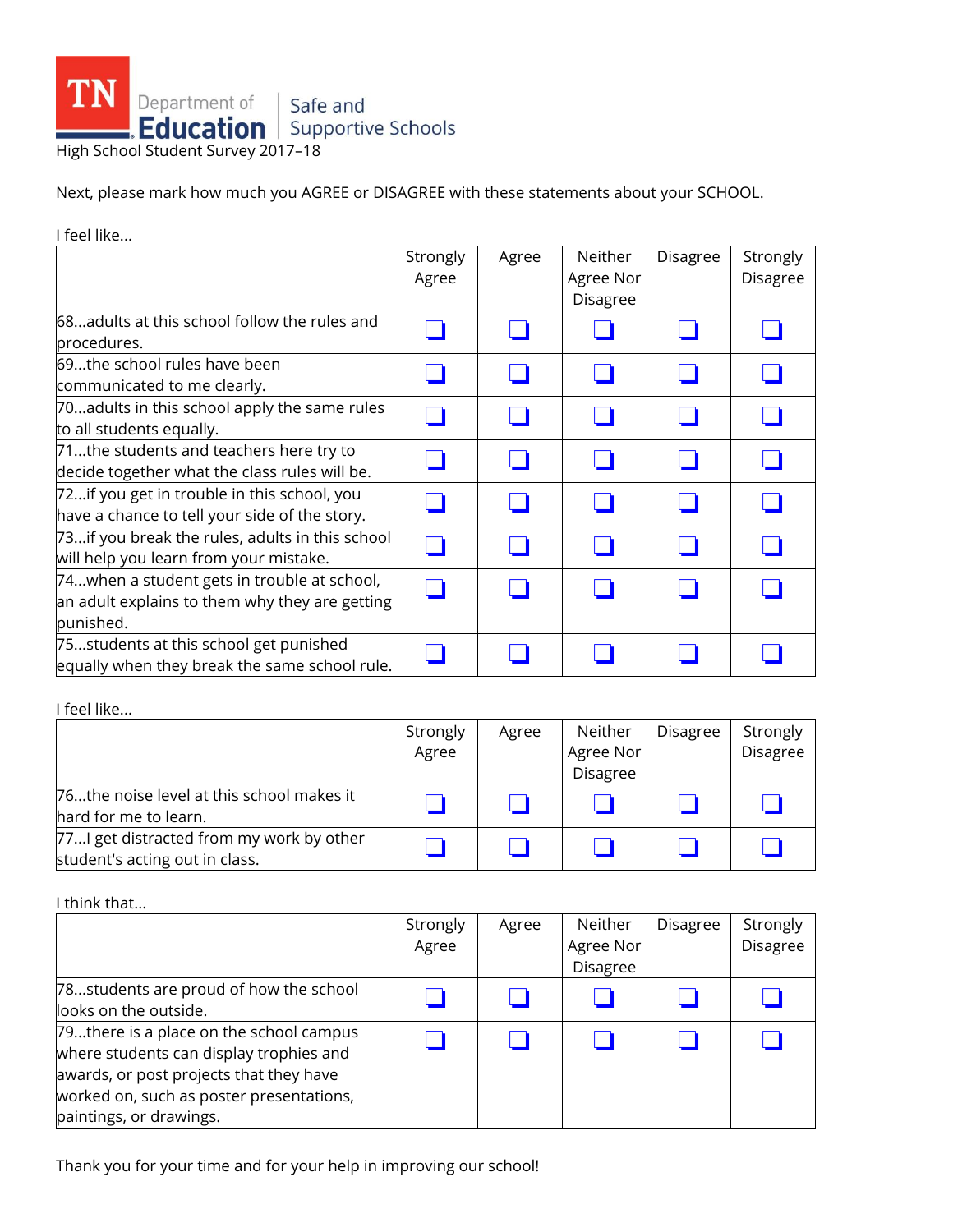

| 80my school provides opportunities for me<br>to express myself. |  |  |  |
|-----------------------------------------------------------------|--|--|--|
| 81the school grounds look like they are<br>well-maintained.     |  |  |  |

Please mark how much you AGREE or DISAGREE with these statements about YOUR PLANS FOR THE FUTURE.

I think that...

|                                                      | Strongly | Agree | Neither   | Disagree | Strongly        |
|------------------------------------------------------|----------|-------|-----------|----------|-----------------|
|                                                      | Agree    |       | Agree Nor |          | <b>Disagree</b> |
|                                                      |          |       | Disagree  |          |                 |
| 82 will definitely graduate from high school.        |          |       |           |          |                 |
| 83I will continue my education after high<br>school. |          |       |           |          |                 |

This past school year...

|                                  |  | Mostly A's   Mostly B's   Mostly C's   Mostly D's   Mostly F's |  |
|----------------------------------|--|----------------------------------------------------------------|--|
| 84I would describe my grades as: |  |                                                                |  |

Please mark how much you AGREE or DISAGREE with these statements about your SCHOOL.

I think that...

|                                                                                                                          | Strongly<br>Agree | Agree | Neither<br>Agree Nor<br>Disagree | Disagree | Strongly<br>Disagree |
|--------------------------------------------------------------------------------------------------------------------------|-------------------|-------|----------------------------------|----------|----------------------|
| 85students use/try tobacco products while<br>at school or school sponsored events.                                       |                   |       |                                  |          |                      |
| 86students use/try alcohol or drugs while at<br>school or school sponsored events.                                       |                   |       |                                  |          |                      |
| 87students buy or sell drugs, alcohol, or<br>tobacco products while at school or school                                  |                   |       |                                  |          |                      |
| sponsored events.<br>88students are sometime distracted in class<br>because they are drunk or high.                      |                   |       |                                  |          |                      |
| 89it is easy for students to use/try alcohol or<br>drugs at school or school sponsored events<br>without getting caught. |                   |       |                                  |          |                      |
| 90it makes me uncomfortable when other<br>students bring drugs or alcohol to school or<br>school-sponsored events.       |                   |       |                                  |          |                      |